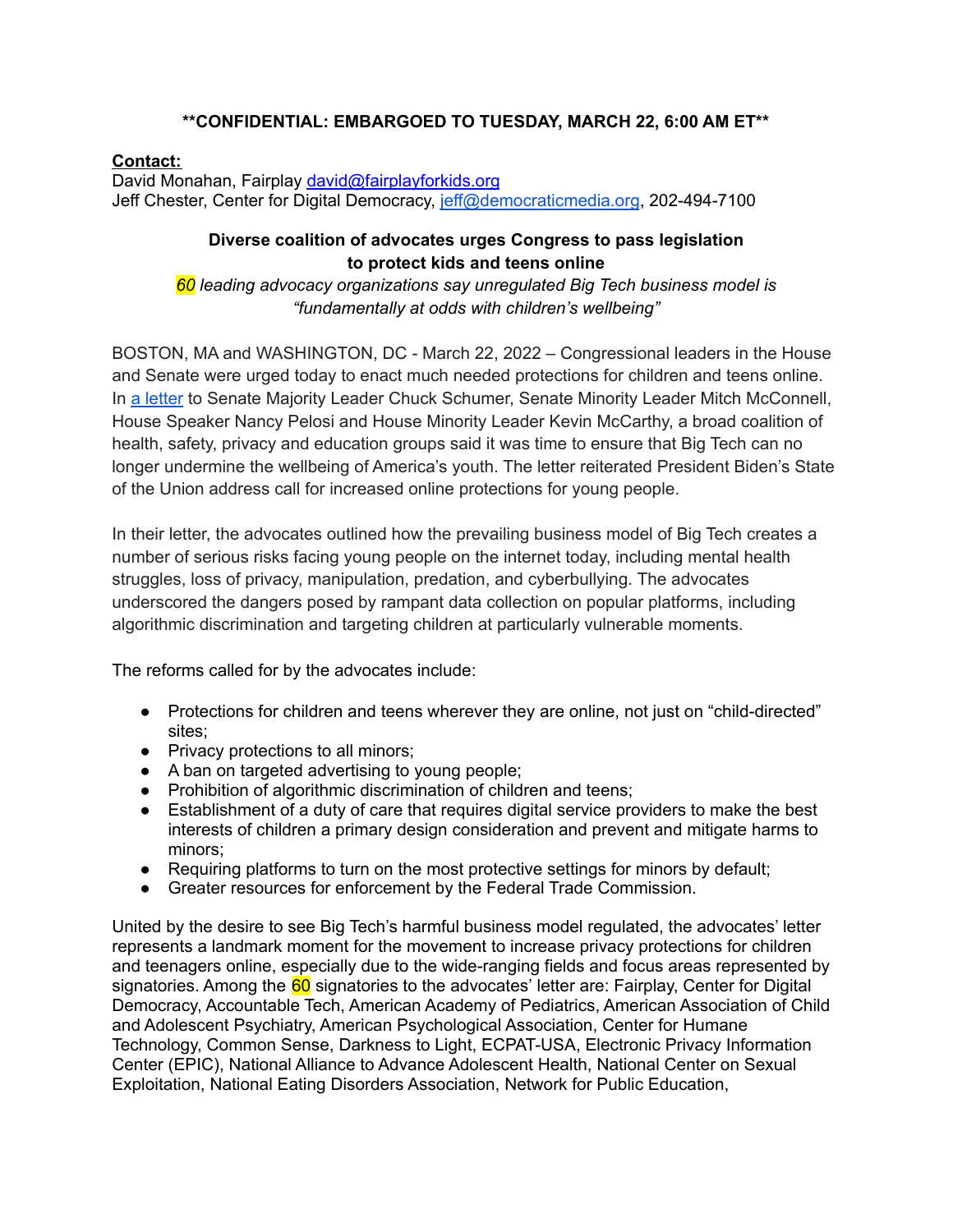ParentsTogether, Public Citizen, Society for Adolescent Health and Medicine, and Exposure Labs, creators of *The Social Dilemma*.

## **Signatories on the need for legislation to protect young people online:**

"Congress last passed legislation to protect children online 24 years ago – nearly a decade before the most popular social media platforms even existed. Big Tech's unregulated business model has led to a race to the bottom to collect data and maximize profits, no matter the harm to young people. We agree with the president that the time is now to update COPPA, expand privacy protections to teens, and put an end to the design abuses that manipulate young people into spending too much time online and expose them to harmful content." – Josh Golin, Executive Director, Fairplay.

"It's long past time for Congress to put a check on Big Tech's pervasive manipulation of young people's attention and exploitation of their personal data. We applaud President Biden's call to ban surveillance advertising targeting young people and are heartened by the momentum to rein in Big Tech and establish critical safeguards for minors engaging with their products." –Nicole Gill, Co-Founder and Executive Director, Accountable Tech.

"Digital technology plays an outsized role in the lives of today's children and adolescents, exacerbated by the dramatic changes to daily life experienced during the pandemic. Pediatricians see the impact of these platforms on our patients and recognize the growing alarm about the role of digital platforms, in particular social media, in contributing to the youth mental health crisis. It has become clear that, from infancy through the teen years, children's well-being is an afterthought in developing digital technologies. Strengthening privacy, design, and safety protections for children and adolescents online is one of many needed steps to create healthier environments that are more supportive of their mental health and well-being."– Moira Szilagyi, MD, PhD, FAAP, President, American Academy of Pediatrics.

"Children and teens are at the epicenter of a pervasive data-driven marketing system that takes advantage of their inherent developmental vulnerabilities. We agree with President Biden: now is the time for Congress to act and enact safeguards that protect children and teens. It's also long overdue for Congress to enact comprehensive legislation that protects parents and other adults from unfair, manipulative, discriminatory and privacy invasive commercial surveillance practices." – Katharina Kopp, Ph.D. Policy Director, Center for Digital Democracy.

"President Biden's powerful State of the Union plea to Congress to hold social media platforms accountable for the 'national experiment' they're conducting on our kids and teens could not be more important. It is clear that young people are being harmed by these platforms that continue to prioritize profits over the wellbeing of its youngest users. Children and teens' mental health is at stake. Congress and the Administration must act now to pass legislation to protect children's and teens' privacy and well-being online." – Jim Steyer, Founder and CEO, Common Sense.